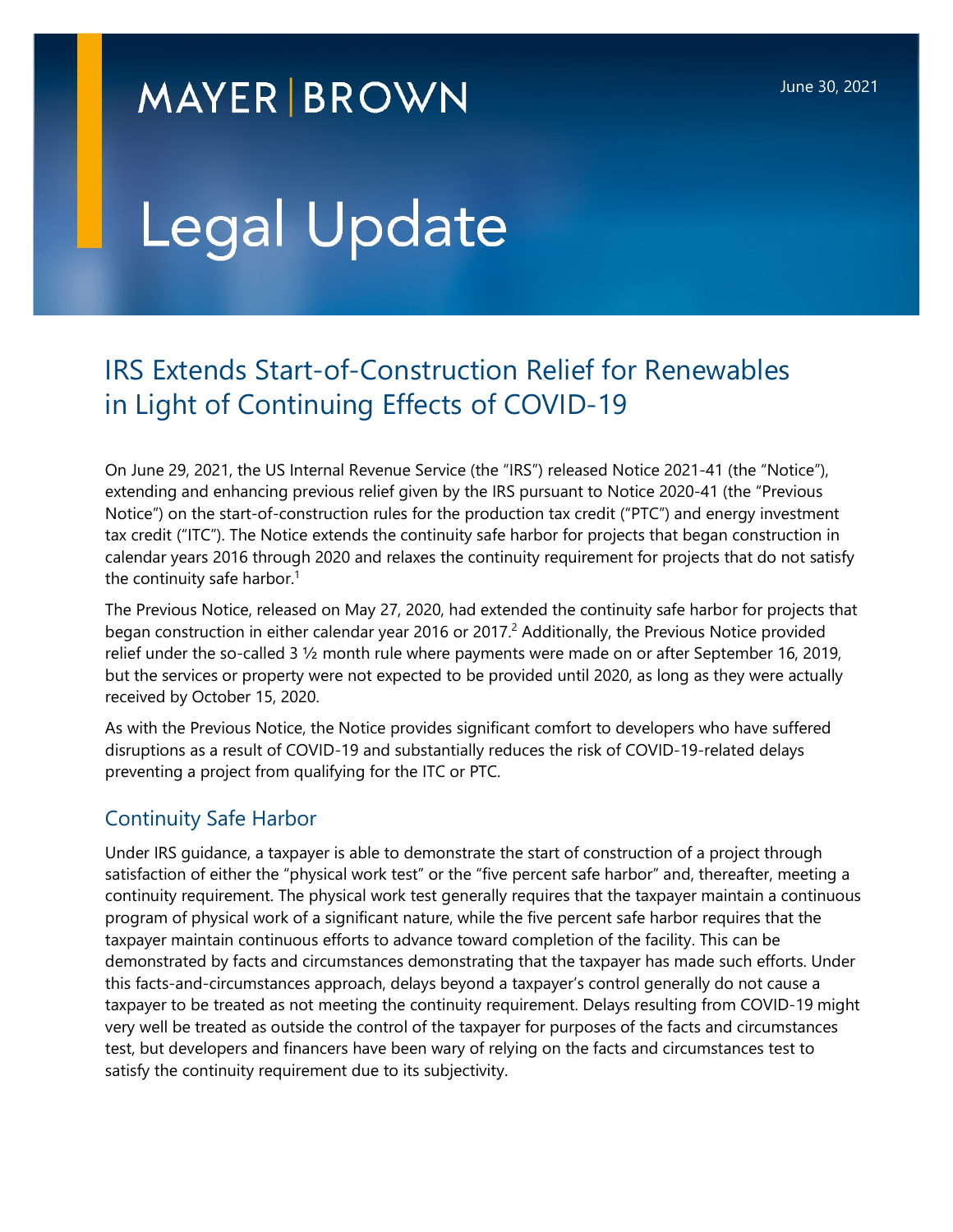In response to taxpayers' requests for more certainty, the IRS provided a continuity safe harbor for each of these tests, allowing a project to be deemed to satisfy the continuity requirement of either test so long as the project is placed into service by the end of the fourth year after the year in which construction starts. However, unlike the facts and circumstances test, delays beyond a taxpayer's control are not excused under the continuity safe harbor.

Accordingly, prior to the issuance of the Previous Notice, a facility whose construction began in 2016 would have needed to be placed into service by the end of 2020, and a facility whose construction began in 2017 would have needed to be placed into service by the end of 2021. As a result of COVID-19 and related construction delays, this placed-in-service deadline had become particularly problematic for wind projects, as 2016 was the last year that a wind facility could begin construction and still receive the full amount of PTCs.

The Previous Notice extended the continuity safe harbor period from four years to five years for projects whose construction began in 2016 or 2017. The Notice extends the continuity safe harbor to six years for projects whose construction began in 2016, 2017, 2018 or 2019 and to five years for projects whose construction began in 2020.

Here is a table setting forth the date by which a project must be placed in service in order to qualify for the continuity safe harbor, depending on the year in which construction began on such project.

| <b>Beginning of</b><br><b>Construction Year</b> | <b>Placement into Service Deadline for Continuity Safe Harbor*</b> |                             |
|-------------------------------------------------|--------------------------------------------------------------------|-----------------------------|
|                                                 | <b>Under Notice 2020-41</b>                                        | <b>Under Notice 2021-41</b> |
| 2016                                            | December 31, 2021                                                  | December 31, 2022           |
| 2017                                            | December 31, 2022                                                  | December 31, 2023           |
| 2018                                            | December 31, 2022                                                  | December 31, 2024           |
| 2019                                            | December 31, 2023                                                  | December 31, 2025           |
| 2020                                            | December 31, 2024                                                  | December 31, 2025           |

\* In the case of solar projects claiming the ITC, projects must be placed into service by December 31, 2025, or they will only be eligible for a 10 percent credit. In the case of fuel cell and small wind projects claiming the ITC, projects must be placed into service by December 31, 2025, or they will be ineligible for the ITC.

Additionally, in the case of projects that do not satisfy the continuity safe harbor, the Notice allows satisfaction of the continuity requirement under either the continuous construction test or the continuous efforts test, regardless of whether the physical work test or the five percent safe harbor was used to establish the beginning of construction.

#### **Conclusion**

The Notice provides critical relief to the renewables industry and reflects the IRS' recognition that COVID-19 continues to affect developers' ability to construct and place projects into service.